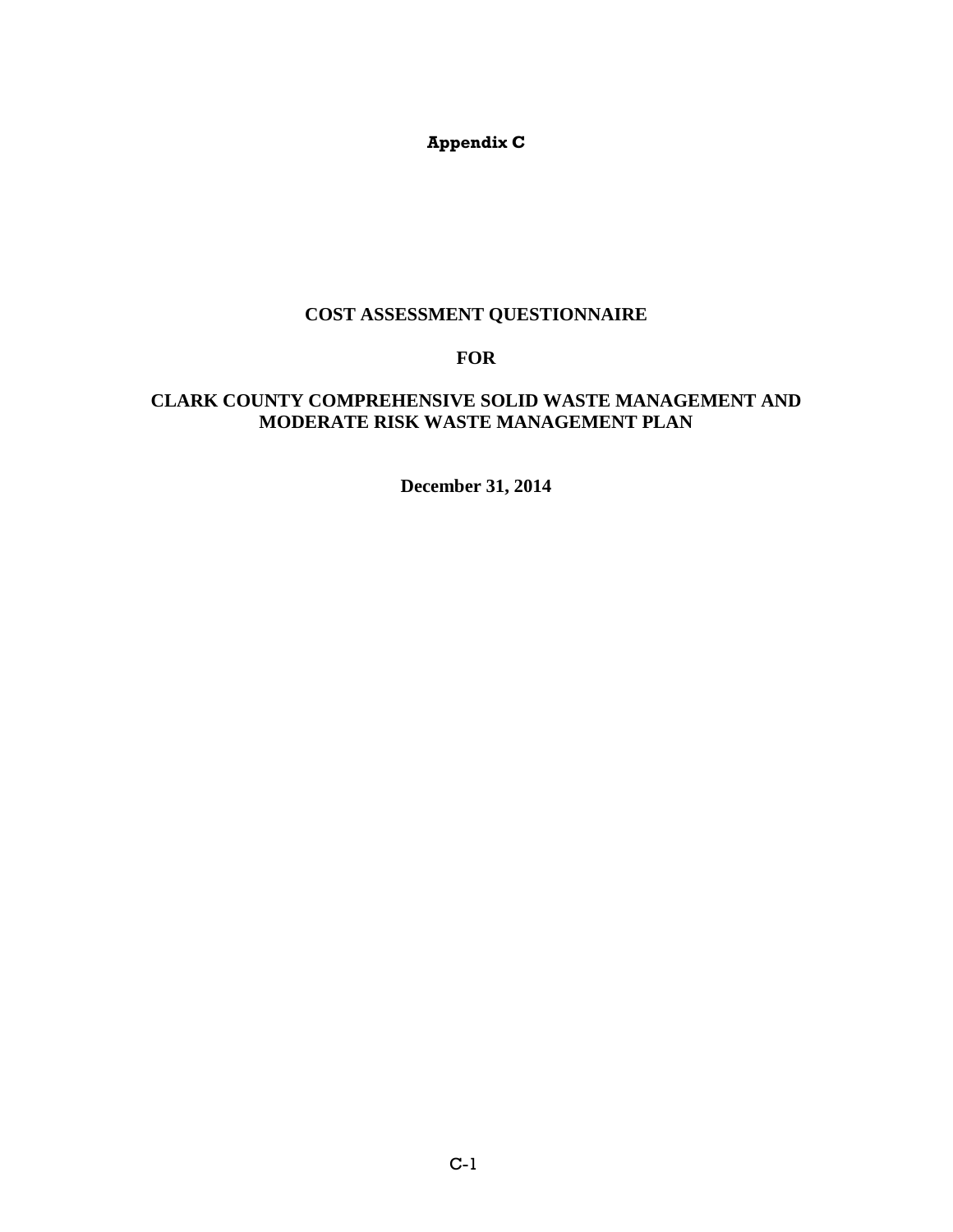**PLAN PREPARED FOR THE COUNTY OF: Clark COUNTY CLARK** 

**PLAN PREPARED FOR THE CITY OF:**

**PREPARED BY:** Peter DuBois

**CONTACT TELEPHONE: \_\_**360-397-6118 ext. 4961**\_\_\_ DATE:** \_12/2014\_\_\_\_\_\_

## **DEFINITIONS**

Please provide these definitions as used in the Solid Waste Management Plan and the Cost Assessment Questionnaire.

Throughout this document:

YR.1 shall refer to \_2012\_\_\_\_\_. YR.3 shall refer to **\_**2014\_\_\_\_. YR.6 shall refer to **\_**2017\_\_\_.

Year refers to (circle one) **calendar** (Jan 01 - Dec 31)

**fiscal** (Jul 01 - Jun 30)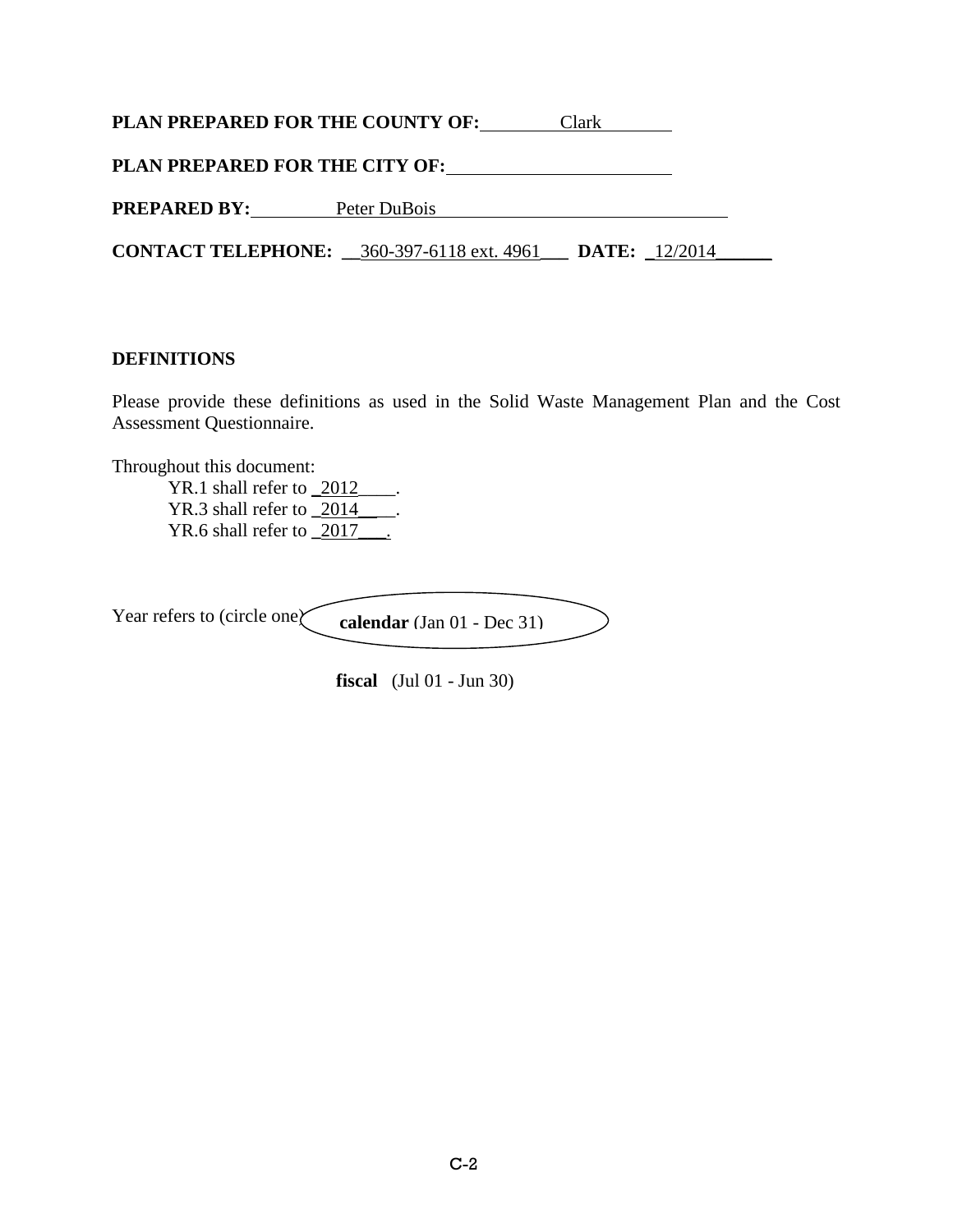1. **DEMOGRAPHICS:** To assess the generation, recycling and disposal rates of an area, it is necessary to have population data. This information is available from many sources (e.g., the State Data Book, County Business Patterns, or the State Office of Finance and Management).

### **1.1 Population**

1.1.1 What is the **total** population of your County/City? .

YR.1 \_\_431,165\_\_ YR.3 \_\_\_442,800\_ YR.6 \_\_\_463,026\_

1.1.2 For counties, what is the population of the area **under your jurisdiction?** (Exclude cities choosing to develop their own solid waste management system.)

YR.1 \_\_431,165\_\_ YR.3 \_\_\_442,800\_ YR.6 \_\_\_463,026\_

### **1.2 References and Assumptions**

a. Population projections based on *Washington State, Office of Financial Management, July 2012; US Census Bureau.* 2014 & 2017 estimated based on 1.5% annual increase. b. Chapter 7 Old SWMP-UP 2012 file.

**2. WASTE STREAM GENERATION:** The following questions ask for total tons recycled and total tons disposed. Total tons disposed are those tons disposed of at a landfill, incinerator, transfer station or any other form of disposal you may be using. If other please identify.

### **2.1 Tonnage Recycled**

2.1.1 Please provide the total tonnage **recycled** in the base year, and projections for years three and six.

YR.1 \_359,169\_\_ YR.3 \_370,754\_\_ YR.6 \_388,837\_\_

### **2.2 Tonnage Disposed**

**2.2.1** Please provide the total tonnage **disposed** in the base year, and projections for years three and six.

YR.1 \_231,487\_\_ YR.3 \_,238,954\_\_ YR.6 \_250,608\_\_

### **2.3 References and Assumptions**

a. *The Solid Waste Data Report – Clark County, WA,* for 2012 tonnages; projected tonnages recycled/disposed increased annually by 1.6%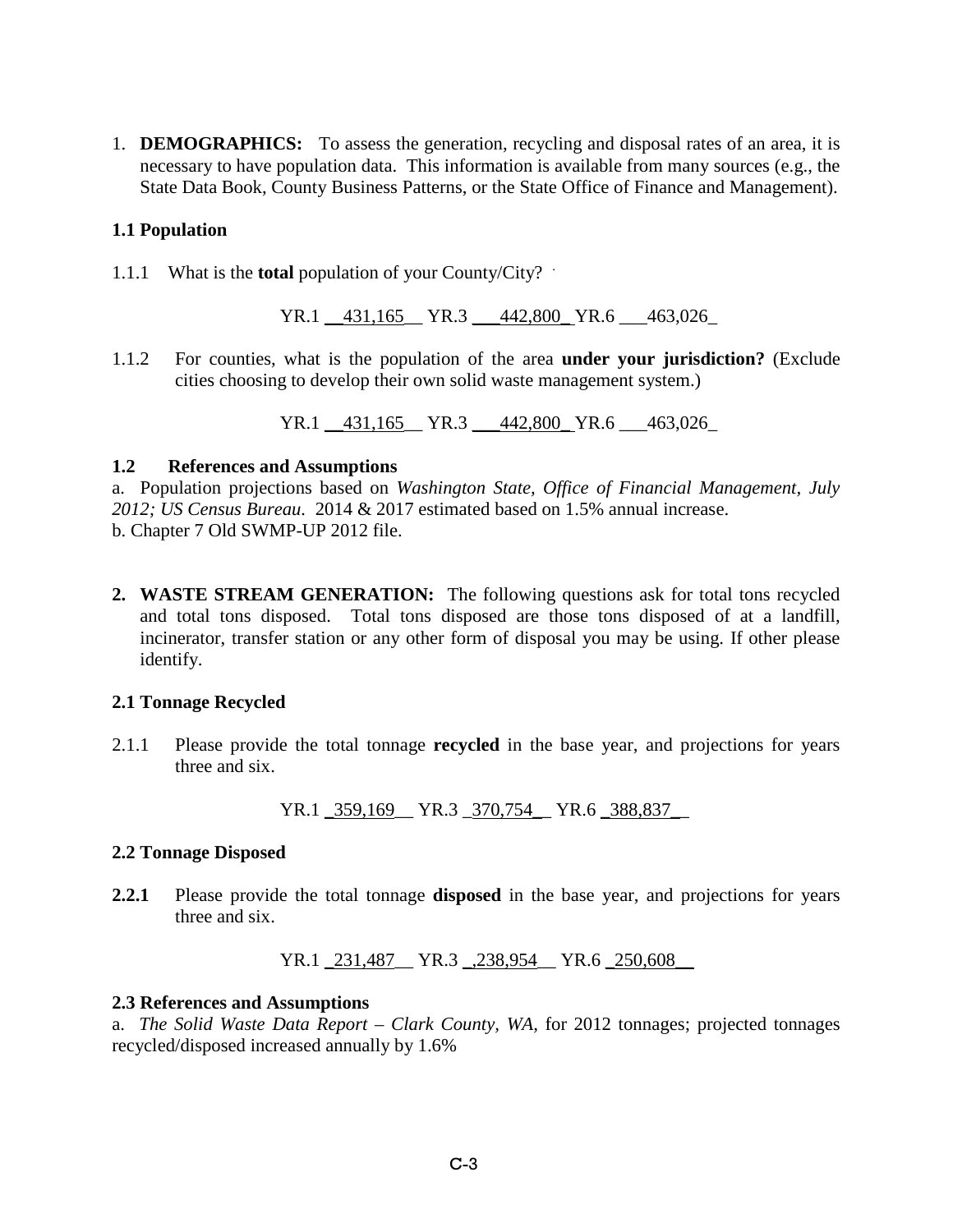**3. SYSTEM COMPONENT COSTS:** This section asks questions specifically related to the types of programs currently in use and those recommended to be started. For each component (i.e., waste reduction, landfill, composting, etc.) please describe the anticipated costs of the program(s), the assumptions used in estimating the costs and the funding mechanisms to be used to pay for it. The heart of deriving a rate impact is to know what programs will be passed through to the collection rates, as opposed to being paid for through grants, bonds, taxes and the like.

## **3.1 Waste Reduction Programs & 3.2 Recycling Programs**

3.1.1 & 3.2.1 Please list the solid waste programs and recycling programs which have been implemented and those programs which are proposed. If these programs are defined in the SWM plan please provide the page number. (Attach additional sheets as necessary.)

## IMPLEMENTED PROPOSED

## $\checkmark$  Provide yard debris and chemical reduction programs ch.4 p.3

- $\checkmark$  Long-term management options for waste transfer and disposal, beyond the existing agreement that runs through 2016
- $\checkmark$  Encourage green building
- $\checkmark$  Participate in climate protection programs
- $\checkmark$  Continue to fund Master Composter/Recycler
- $\checkmark$  Develop a Green Schools Program
- $\checkmark$  Enhance web use with on-line recycling A-Z **Directory**
- $\checkmark$  Encourage contracted service providers to maintain ISO 14001 certification
- $\checkmark$  Conduct a feasibility study to expand the system to include a fourth transfer station
- $\checkmark$  Investigate a biomass plant
- $\checkmark$  Add collection sites for controlled substances
- $\checkmark$  Construct and operate a permanent HHW collection facility at the Washougal transfer station
- $\checkmark$  Expand implementation of the school and commercial food waste recovery programs
- $\checkmark$  Expand C&D recycling and reuse at transfer stations
- $\checkmark$  Improvements to current (private) transfer facilities

Proposed changes in the draft *Clark County Comprehensive Solid Waste and Moderate Risk Waste Management Plan:*  $\triangleright$  Establish a regional solid waste steering committee ch.2  $\triangleright$  Product stewardship ch.3  $\triangleright$  Increase the visibility of the Green Business Program and commercial assistance programs ch.4  $\triangleright$  Financial incentives to encourage waste reduction among ratepayers ch.4  $\triangleright$  Marketing strategies and public involvement and outreach plans ch.5 Promote three core programs: Green Schools, Green Business; Green Neighbors ch.5  $\triangleright$  Enhance presence on the internet ch.5  $\triangleright$  Adopt a county service level ordinance ch.7  $\triangleright$  Registering recycling haulers ch.7  $\triangleright$  Develop rate structures that encourage waste reduction and recycling ch7.

- $\triangleright$  Improvements to Central Transfer Station (private) transfer facility to address traffic concerns ch.8
- $\triangleright$  Explore the option to purchase the transfer station ch.8
- $\triangleright$  Evaluate formation of a disposal district ch.17
- $\triangleright$  Prohibit the disposal of all moderate risk waste through the municipal solid waste collection and disposal system ch.11
- $\triangleright$  Evaluation of organics processing capacity ch.13
- $\geq$  Consider a landfill ban on yard debris ch.13
- $\triangleright$  Develop a system plan for handling disaster debris ch. 14
- $\triangleright$  Plan for proper disposal of animal carcasses ch. 14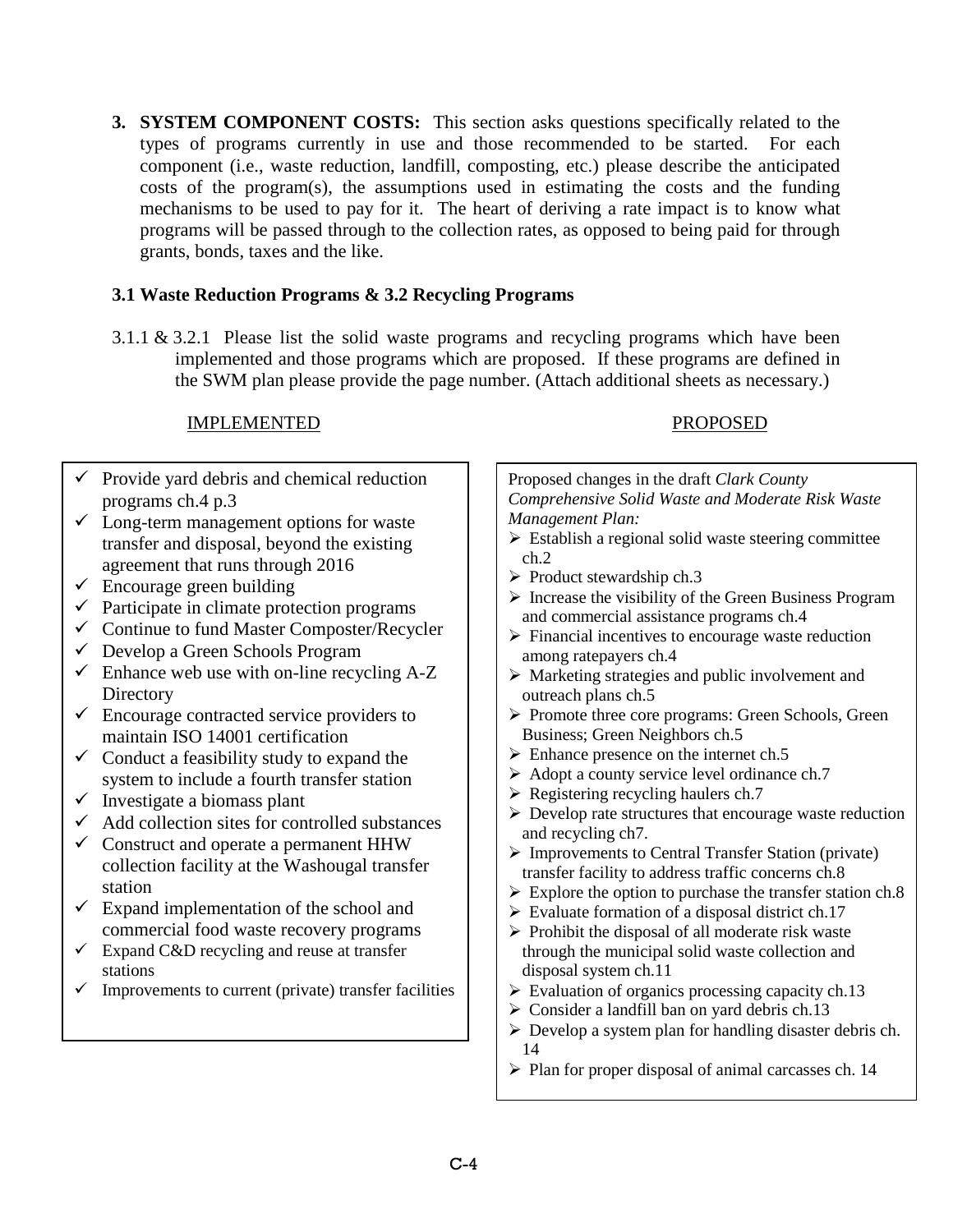3.1.2 & 3.2.1 What are the costs, capital costs and operating costs for waste reduction programs implemented and proposed?

Combined Message Programs Green Neighbors Master Composter/Recyclers In house Waste Reduction/Recycling School Education Organics Recycling Community and Event based Education School Grants Save Organic Scraps (School Food Waste Recycling) WA Green Schools Construction & Demolition Debris Business Recognition Program Recycled Arts Festival Public Information Recycling Programs Single Family Recycling Collection Multi-family Recycling Collection Yard Waste Collection Moderate Risk Waste Recycle Day Collection Events Special Collection Events

Waste Reduction Programs Pacific Park Demo Sites DIY Fair Waste Busters

The Solid Waste and Environmental Education Division operates with an estimated \$3M annual budget. It is anticipated that the Division will operate with the same budget through year six (2017) with adjustments for inflation (CPI).

Note: None of the proposed programs will have a significant impact to the County's costs of the solid waste system.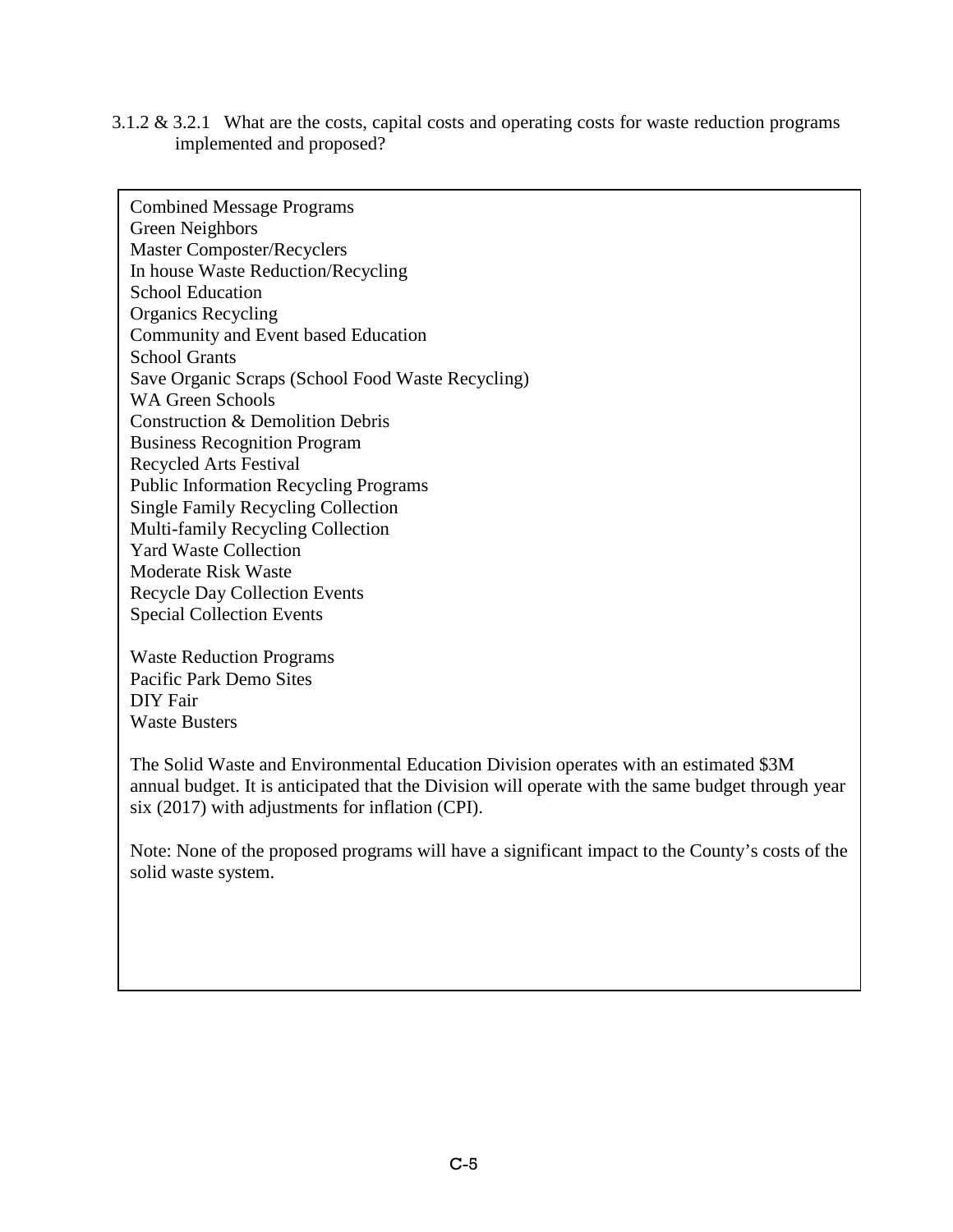3.1.3  $\&$  3.2.1 Please describe the funding mechanism(s) that will pay the cost of the programs in 3.1.2 and 3.2.1.

# IMPLEMENTED

Funding for Waste Reduction and Recycling Programs comes from several sources. The County currently contracts with Columbia Resources Company (CRC) for transfer, transport and disposal of solid waste and for recycling processing and marketing. This contract provides the County with an annual administrative fee. The amount of the fee is set by contract (in lieu of a per ton rate) and increases annually by 82% of the CPI. CRC performs processing of recyclable materials under this same contract. CRC pays the County, the City of Vancouver and the municipal recycling haulers a portion of the revenue received from marketing curbside recyclable materials. The recycling collection and yard debris collection service is performed by Waste Connections of Washington (WCW) under contract with Clark County. Each of these collection contracts provides the County with a per-household fee. The County receives grant funds from the Department of Ecology's Coordinated Prevention Grants. The County also receives interest earned on the solid waste fund.

None of the proposed programs will have a significant impact to the County's customer's rates.

- $\triangleright$  The current recycling curbside collection contract expires December 31, 2018 and will be competitively bid; any changes to the recycling program will undergo a cost/benefit analysis as part of this procurement process.
- $\triangleright$  Transfer facility improvements and/or construction of a new transfer facility will be studied in 2015/2016. Funding options will be examined during this process including: incorporating costs into a contract extension with Waste Connections, transfer facility tipping or transaction fees, and Solid Waste Enterprise Fund.
- $\triangleright$  Remaining proposed programs will have minimal cost impact to the County's budget for solid waste programs.

# **3.3 Solid Waste Collection Programs**

3.3.1 Regulated Solid Waste Collection Programs

Fill in the table below for each **WUTC regulated** solid waste collection entity in your jurisdiction. (Make additional copies of this section as necessary to record all such entities in your jurisdiction.)

**WUTC Regulated Hauler Name Waste Connections of Washington (WCW) G-permit #\_\_**253**\_\_\_\_**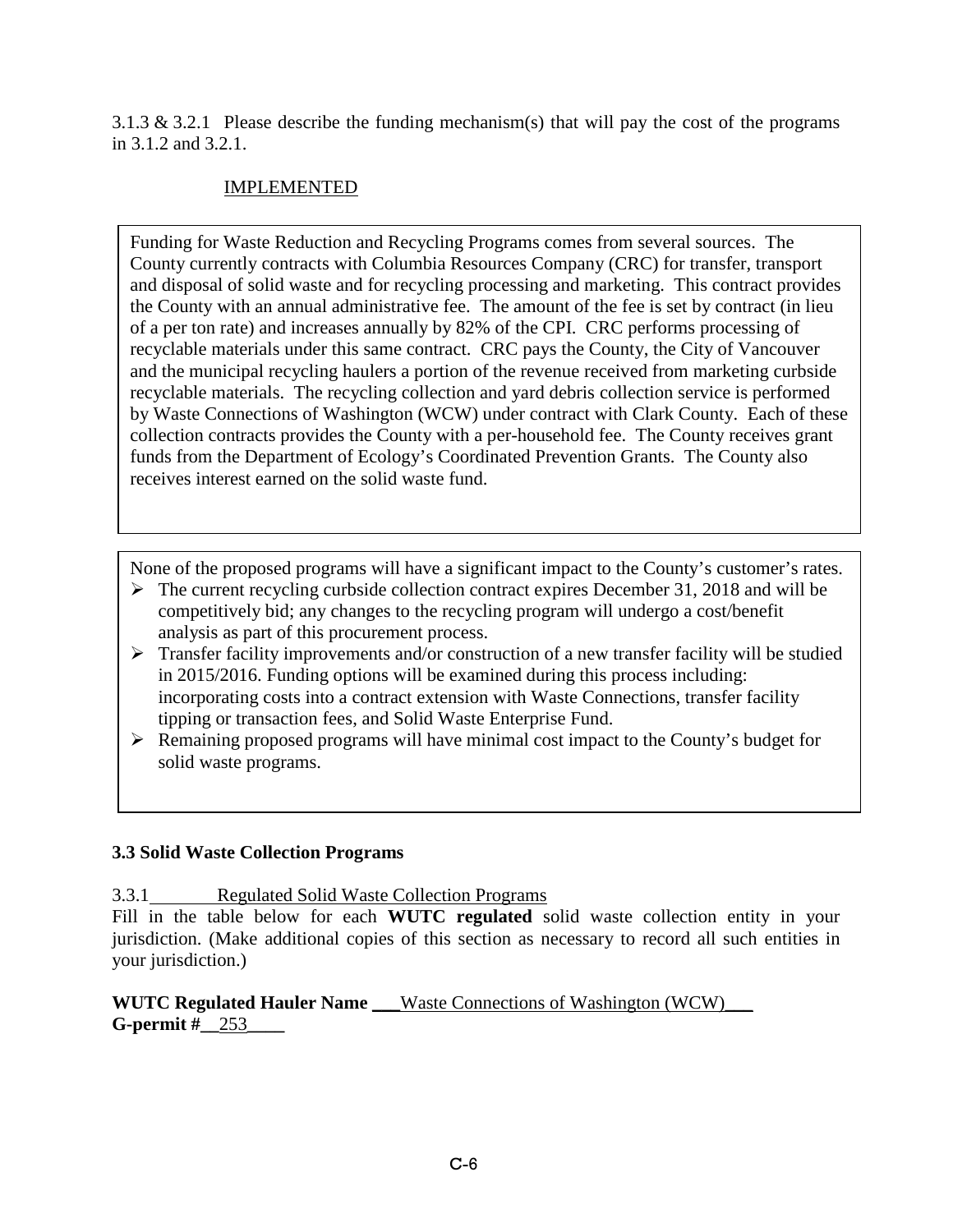|                          | YR. 1  | YR. 3  | YR. 6  |
|--------------------------|--------|--------|--------|
| <b>RESIDENTIAL</b>       |        |        |        |
| # of Customers           | 59,599 | 62,616 | 67,431 |
| <b>Tonnage Collected</b> | 44,844 | 48,503 | 54,560 |
| <b>COMMERCIAL</b>        |        |        |        |
| # of Customers           | 3,823  | 4,017  | 4,325  |
| <b>Tonnage Collected</b> | 34,717 | 37,550 | 42,239 |

a. YR. 1 information provided by Waste Connections, Inc. YR 3 & YR 6 estimated with a 2.5% annual increase in customers and a 4% annual increase in tonnages.

**WUTC Regulated Hauler Name** \_\_\_\_Basin Disposal\_\_\_\_\_\_ **G-permit #** 118

Valid certificate but no operations at this time.

|                          | YR. 1 | YR. 3 | YR. 6 |
|--------------------------|-------|-------|-------|
| <b>RESIDENTIAL</b>       |       |       |       |
| # of Customers           | n/a   | n/a   | n/a   |
| <b>Tonnage Collected</b> | n/a   | n/a   | n/a   |
| <b>COMMERCIAL</b>        |       |       |       |
| # of Customers           | n/a   | n/a   | n/a   |
| <b>Tonnage Collected</b> | n/a   | n/a   | n/a   |

3.3.2 Other (non-regulated) Solid Waste Collection Programs Fill in the table below for other solid waste collection entities in your jurisdiction. (Make additional copies of this section as necessary to record all such entities in your jurisdiction.)

| <b>Hauler Name</b> ___Waste Connections of Washington (WCW) |        |        |        |  |  |  |  |  |  |  |  |
|-------------------------------------------------------------|--------|--------|--------|--|--|--|--|--|--|--|--|
|                                                             | YR. 3  | YR. 6  |        |  |  |  |  |  |  |  |  |
| <b>RESIDENTIAL</b>                                          |        |        |        |  |  |  |  |  |  |  |  |
| # of Customers                                              | 53,410 | 56,114 | 60,429 |  |  |  |  |  |  |  |  |
| <b>Tonnage Collected</b>                                    | 31,119 | 33,658 | 37,861 |  |  |  |  |  |  |  |  |
| <b>COMMERCIAL</b>                                           |        |        |        |  |  |  |  |  |  |  |  |
| # of Customers                                              | 2,803  | 2,945  | 3,171  |  |  |  |  |  |  |  |  |
| <b>Tonnage Collected</b>                                    | 72,044 | 77,923 | 87,653 |  |  |  |  |  |  |  |  |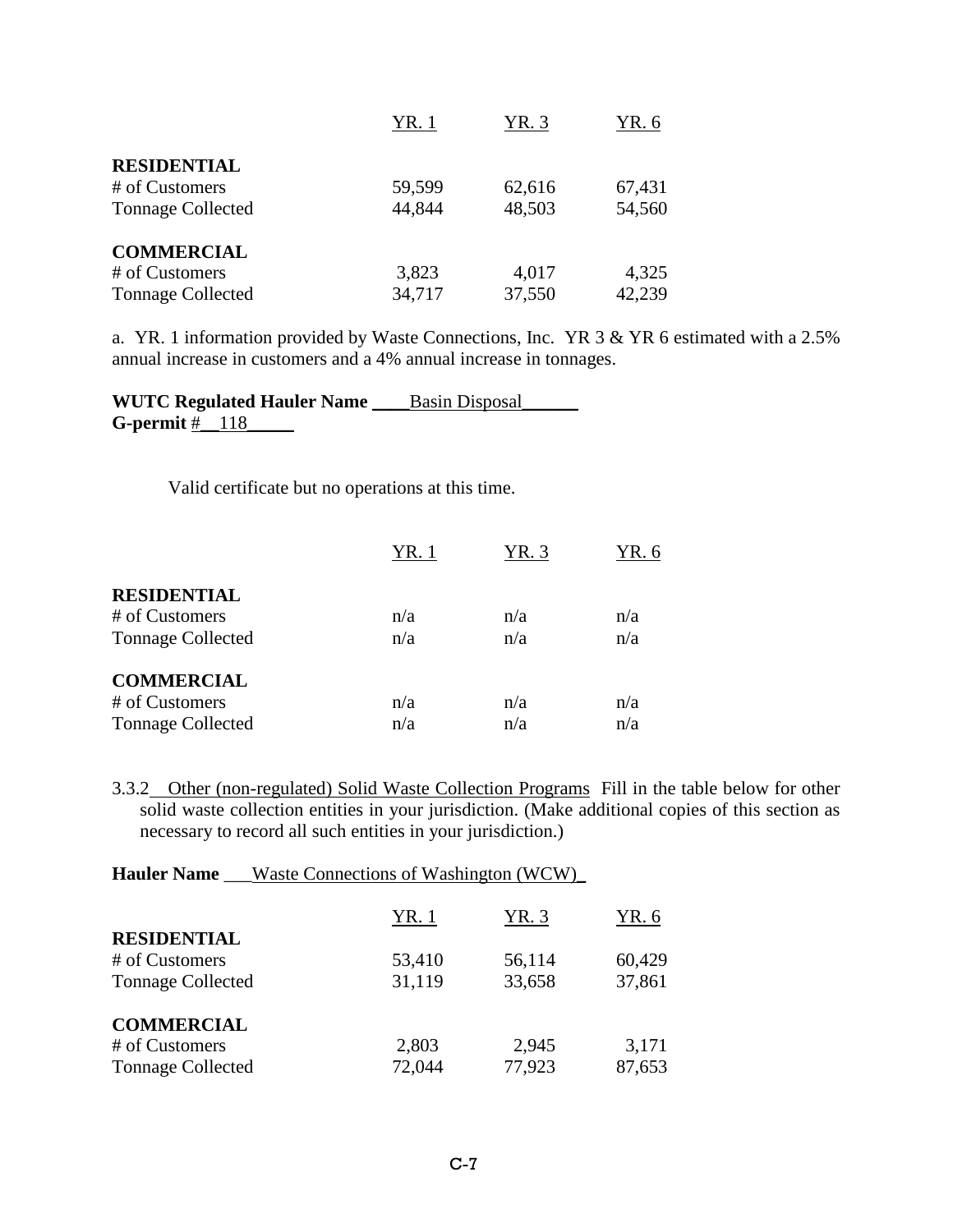a. YR. 1 information provided by WCW YR 3 & YR 6 estimated with a 2.5% annual increase in customers and a 4% annual increase in tonnages.

### **3.4 Energy Recovery & Incineration (ER&I) Programs**

(If you have more than one facility of this type, please copy this section to report them.)

3.4.1 Complete the following for each facility:

| <b>Name:</b>     | n/a |
|------------------|-----|
| <b>Location:</b> | n/a |
| <b>Owner:</b>    | n/a |
| <b>Operator:</b> | n/a |
|                  |     |

3.4.2 What is the permitted capacity (tons/day) for the facility? \_\_\_\_\_n/a\_\_\_\_\_

3.4.3 If the facility is not operating at capacity, what is the average daily throughput?

 $YR.1$   $n/a$   $YR.3$   $n/a$   $YR.6$   $n/a$ 

3.4.4 What quantity is estimated to be land filled which is either ash or cannot be processed.

YR.1 \_\_\_\_n/a\_\_\_\_\_\_ YR.3 \_\_\_\_n/a\_\_\_\_\_\_ YR.6 \_\_\_\_n/a\_\_\_\_\_\_

3.4.5 What are the expected capital costs and operating costs, for ER&I programs (not including ash disposal expense)?

 $YR.1$   $n/a$   $YR.3$   $n/a$   $YR.6$   $n/a$ 

3.4.6 What are the expected costs of ash disposal?

 $YR.1$   $n/a$   $YR.3$   $n/a$   $YR.6$   $n/a$ 

3.4.7 Is ash disposal to be:  $n/a$  on-site?  $\frac{-n/a}{n}$  in county? \_\_n/a\_\_\_ long-haul?

3.4.8 Please describe the funding mechanism(s) that will fund the costs of this component.

### **3.5 Land Disposal Program**

(If you have more than one facility of this type, please copy this section to report them.)

3.5.1 Provide the following information for each **land disposal facility** in your jurisdiction which receives garbage or refuse generated in the county.

| <b>Landfill Name:</b> | n/a |
|-----------------------|-----|
| <b>Owner:</b>         | n/a |
| <b>Operator:</b>      | n/a |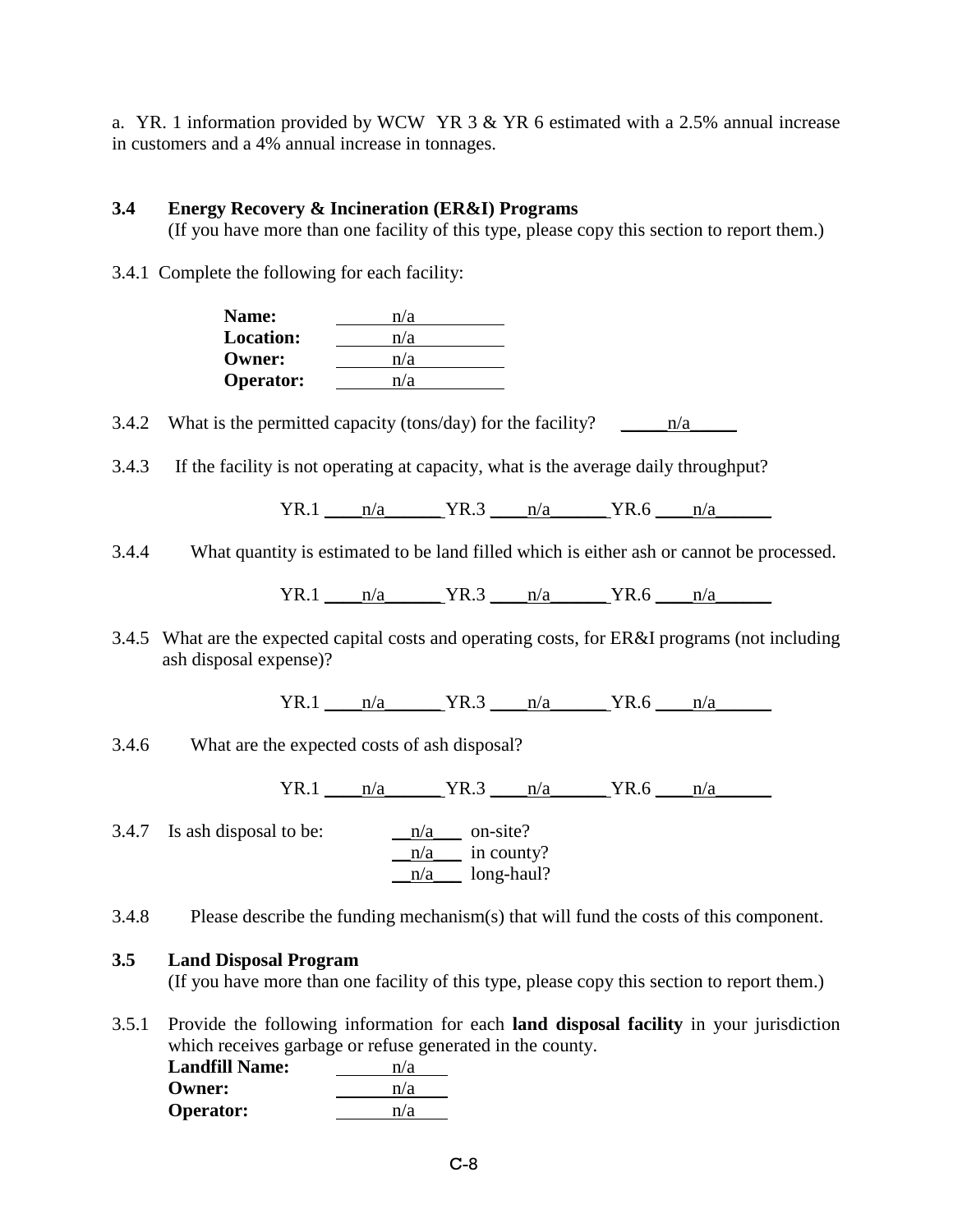3.5.2 Estimate the **approximate tonnage** disposed at the landfill by **WUTC regulated haulers.** If you do not have a scale and are unable to estimate tonnages, estimate using cubic yards, and indicate whether they are compacted or loose.<sup>[1](#page-8-0)</sup>

 $YR.1$   $n/a$   $YR.3$   $n/a$   $YR.6$   $n/a$ 

3.5.3 Using the same conversion factors applied in 3.5.2, please estimate the **approximate tonnage** disposed at the landfill by other contributors.

 $YR.1$   $n/a$   $YR.3$   $n/a$   $YR.6$   $n/a$ 

3.5.4 Provide the cost of operating (including capital acquisitions) each landfill in your jurisdiction. For any facility that is privately owned and operated, skip these questions.

 $YR.1$   $n/a$   $YR.3$   $n/a$   $YR.6$   $n/a$ 

3.5.5 Please describe the funding mechanism(s) that will defray the cost of this component.

### **3.6 Administration Program**

3.6.1 What is the budgeted cost for administering the solid waste and recycling programs and what are the major funding sources.

### Budgeted Cost

The estimated budgeted cost for administering the solid waste and recycling programs is an estimated ten percent. It is anticipated that the Division will operate with the same budget through year six (2017) with adjustments for inflation (CPA).

### Funding Source

<span id="page-8-0"></span> $\overline{a}$ 

Funding for all solid waste system costs (including Administration Costs) comes from several sources as detailed in 3.1.3.

### 3.6.2 Which cost components are included in these estimates?

All Administration Costs (direct costs in the Solid Waste Program and indirect costs in Clark County Government) are captured in the Clark County Solid Waste Enterprise Fund.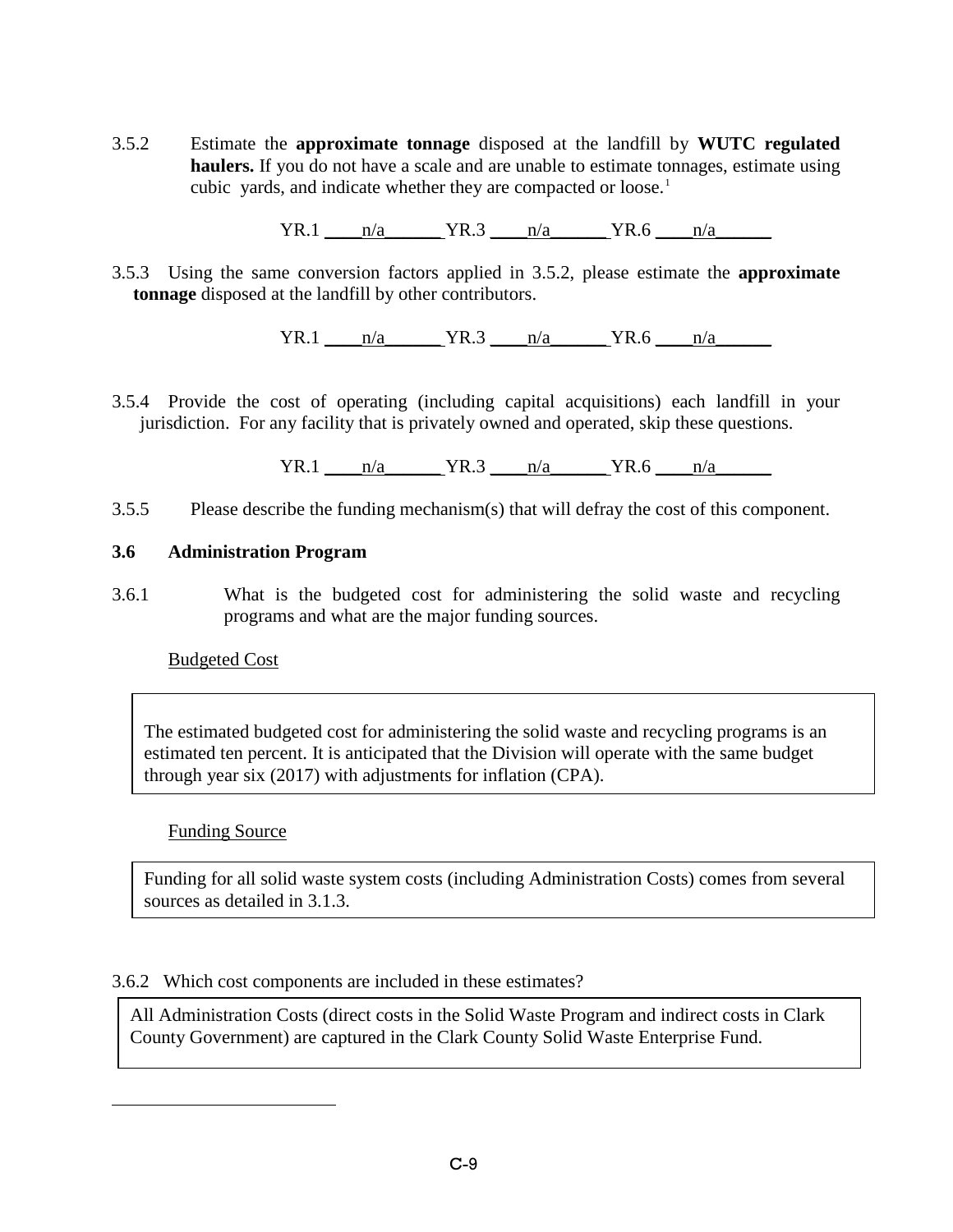3.6.3 Please describe the funding mechanism(s) that will recover the cost of each component.

Funding for all solid waste system costs (including Administration Costs) comes from several sources as detailed in 3.1.3.

### **3.7 Other Programs**

For each program in effect or planned which does not readily fall into one of the previously described categories please answer the following questions. (Make additional copies of this section as necessary.)

- 3.7.1 Describe the program, or provide a page number reference to the plan. n/a
- 3.7.2 Owner/Operator: n/a
- 3.7.3 Is WUTC Regulation Involved? If so, please explain the extent of involvement in section 3.8. n/a
- 3.7.4 Please estimate the anticipated costs for this program, including capital and operating expenses.

 $YR.1 \quad n/a \quad YR.3 \quad n/a \quad YR.6 \quad n/a$ 

- 3.7.5 Please describe the funding mechanism(s) that will recover the cost of this component. n/a
- **3.8 References and Assumptions** (attach additional sheets as necessary) n/a
- **4. FUNDING MECHANISMS:** This section relates specifically to the funding mechanisms currently in use and the ones which will be implemented to incorporate the recommended programs in the draft plan. Because the way a program is funded directly relates to the costs a resident or commercial customer will have to pay, this section is crucial to the cost assessment process. Please fill in each of the following tables as completely as possible.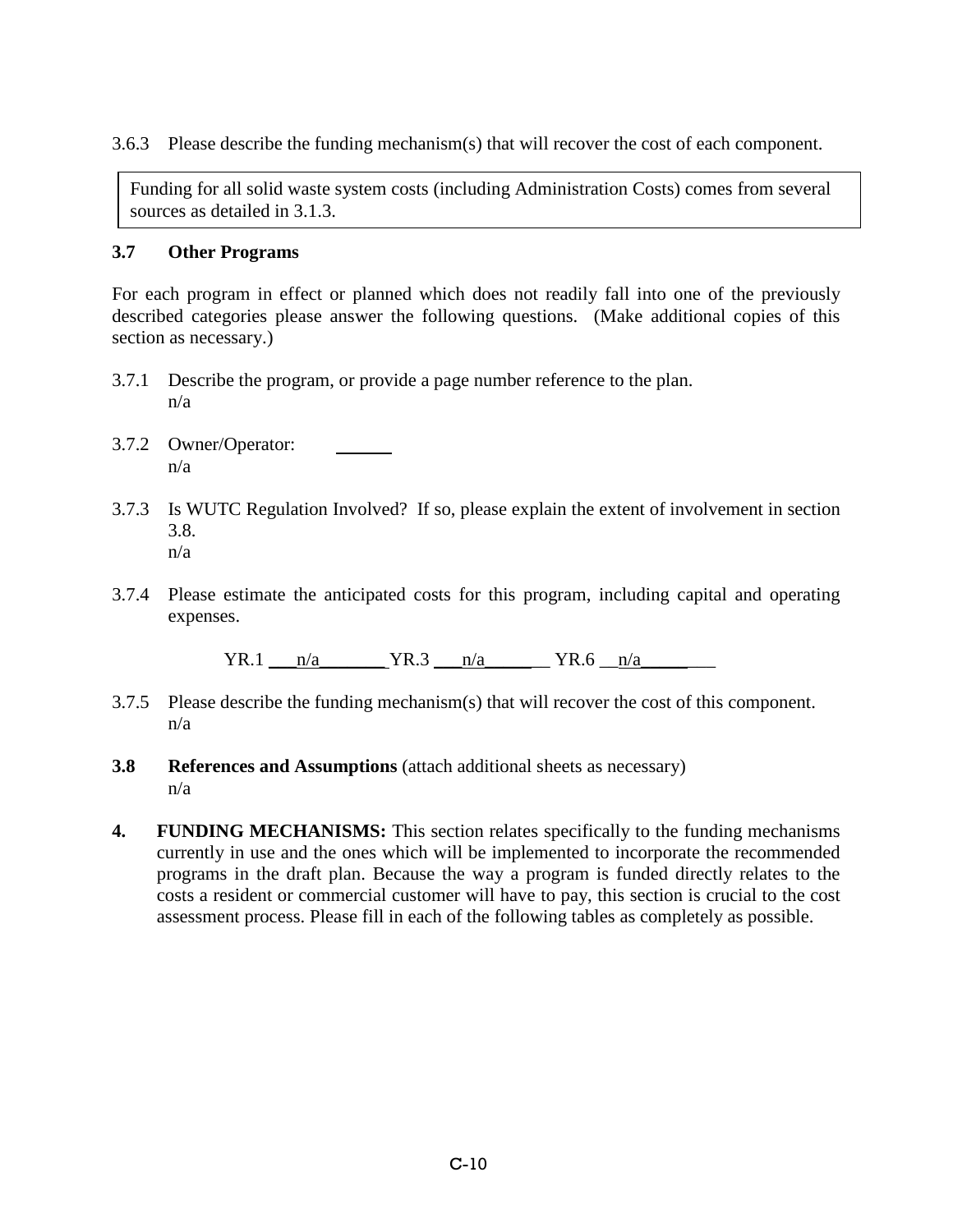Proposed changes in the draft *Clark County Comprehensive Solid Waste and Moderate Risk Waste Management Plan:*

Improvements to Central Transfer Station (private) transfer facility to address traffic concerns

> Transfer facility ban on accepting moderate risk waste

 $\triangleright$  Policy limiting construction of landfills in Clark County

 $\blacktriangleright$  Evaluate formation of a disposal district

| Table 4.1.1 Facility Inventory                                                               |                     |                    |                    |                                     |                                   |                               |                                                                                                                                                                                                                                                                                                                                                                                                                                                                       |  |  |  |
|----------------------------------------------------------------------------------------------|---------------------|--------------------|--------------------|-------------------------------------|-----------------------------------|-------------------------------|-----------------------------------------------------------------------------------------------------------------------------------------------------------------------------------------------------------------------------------------------------------------------------------------------------------------------------------------------------------------------------------------------------------------------------------------------------------------------|--|--|--|
| <b>Facility Name</b>                                                                         | Type of<br>Facility | Tip Fee<br>per Ton | Transfer<br>Cost** | <b>Transfer Station</b><br>Location | <b>Final Disposal</b><br>Location | <b>Total Tons</b><br>Disposed | <b>Total Revenue Generated</b><br>(Tip Fee x Tons)                                                                                                                                                                                                                                                                                                                                                                                                                    |  |  |  |
| the facility) – these fees are set contractually and increase or decrease at 82% of the CPI. |                     |                    |                    |                                     |                                   |                               | All transfer stations and the materials recovery facility are privately owned and operated by Waste Connections (d/b/a Columbia Resource Company)<br>under a long-term transfer, transport and disposal contract with Clark County. Tipping fees are paid by the users of the facilities. Tipping fees are set<br>contractually (see table 4.1.4). Tipping fees increase or decrease annually at 82% of the CPI. MRF fees are paid by the county and cities (users of |  |  |  |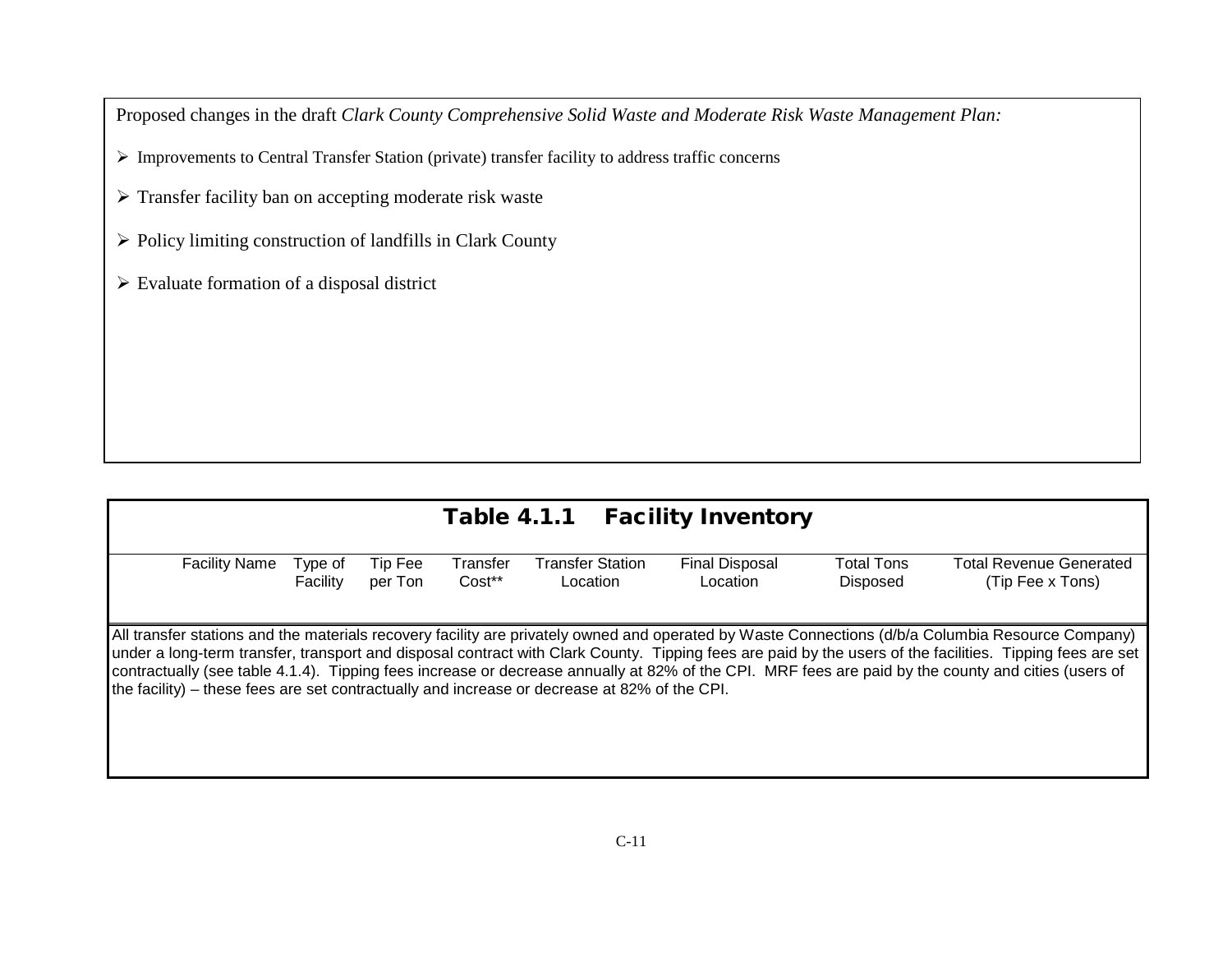| Table 4.1.2 Tip Fee Components                   |                                                                                                                                 |  |  |                        |                         |                        |               |  |  |  |
|--------------------------------------------------|---------------------------------------------------------------------------------------------------------------------------------|--|--|------------------------|-------------------------|------------------------|---------------|--|--|--|
| Tip Fee by Facility Surcharg City Tax County Tax |                                                                                                                                 |  |  | Transportation<br>Cost | <b>Operational Cost</b> | Administration<br>Cost | Closure Costs |  |  |  |
|                                                  | Transfer facilities are privately owned and operated – tipping fees are set contractually and are not identified by components. |  |  |                        |                         |                        |               |  |  |  |

|                                                                                                                                                                                                                                                                                                                                                                                             | <b>Table 4.1.3</b>                                                                                                                                                                                                                                                                                                                                                                                                                                                                                                                                                                                         |                         | <b>Funding Mechanism</b> |                     |         |              |       |           |  |  |  |
|---------------------------------------------------------------------------------------------------------------------------------------------------------------------------------------------------------------------------------------------------------------------------------------------------------------------------------------------------------------------------------------------|------------------------------------------------------------------------------------------------------------------------------------------------------------------------------------------------------------------------------------------------------------------------------------------------------------------------------------------------------------------------------------------------------------------------------------------------------------------------------------------------------------------------------------------------------------------------------------------------------------|-------------------------|--------------------------|---------------------|---------|--------------|-------|-----------|--|--|--|
| Name of Program<br><b>Bond</b><br><b>Funding Mechanism</b><br>Name<br>will defray costs                                                                                                                                                                                                                                                                                                     | Total<br><b>Bond</b><br><b>Bond</b><br>Rate<br>Debt                                                                                                                                                                                                                                                                                                                                                                                                                                                                                                                                                        | <b>Bond Due</b><br>Date | <b>Grant Name</b>        | <b>Grant Amount</b> | Tip Fee | <b>Taxes</b> | Other | Surcharge |  |  |  |
| transaction fees                                                                                                                                                                                                                                                                                                                                                                            | Proposed changes in the draft Clark County Comprehensive Solid Waste and Moderate Risk Waste Management Plan:<br>▶ Improvements to Central Transfer Station (private) transfer facility to address traffic concerns – cost impact for any capital improvements or acquisitions<br>will be evaluated with any decision to move forward on a project. Funding options may include: Extending the contract term with CRC to allow additional<br>time to recoup capital and, if applicable, operating costs; System-wide increases to the tipping fees and/or transaction fees; Facility specific increases to |                         |                          |                     |         |              |       |           |  |  |  |
| > Transfer facility ban on accepting moderate risk waste - cost impact of implementing this policy will be incremental to the County and these<br>costs will be absorbed in the current County Solid Waste budget; small quantity generators who are currently using the transfer facilities to<br>dispose of their hazardous waste will incur additional cost for hazardous waste disposal |                                                                                                                                                                                                                                                                                                                                                                                                                                                                                                                                                                                                            |                         |                          |                     |         |              |       |           |  |  |  |
| $\triangleright$ Policy limiting construction of landfills in Clark County - cost impact of implementing this policy will be incremental and any associated<br>costs will be absorbed in the current County Solid Waste budget                                                                                                                                                              |                                                                                                                                                                                                                                                                                                                                                                                                                                                                                                                                                                                                            |                         |                          |                     |         |              |       |           |  |  |  |
| $\triangleright$ Evaluate formation of a disposal district – cost impact of implementing this will be incremental and any associated costs will be absorbed in<br>the current County Solid Waste budget                                                                                                                                                                                     |                                                                                                                                                                                                                                                                                                                                                                                                                                                                                                                                                                                                            |                         |                          |                     |         |              |       |           |  |  |  |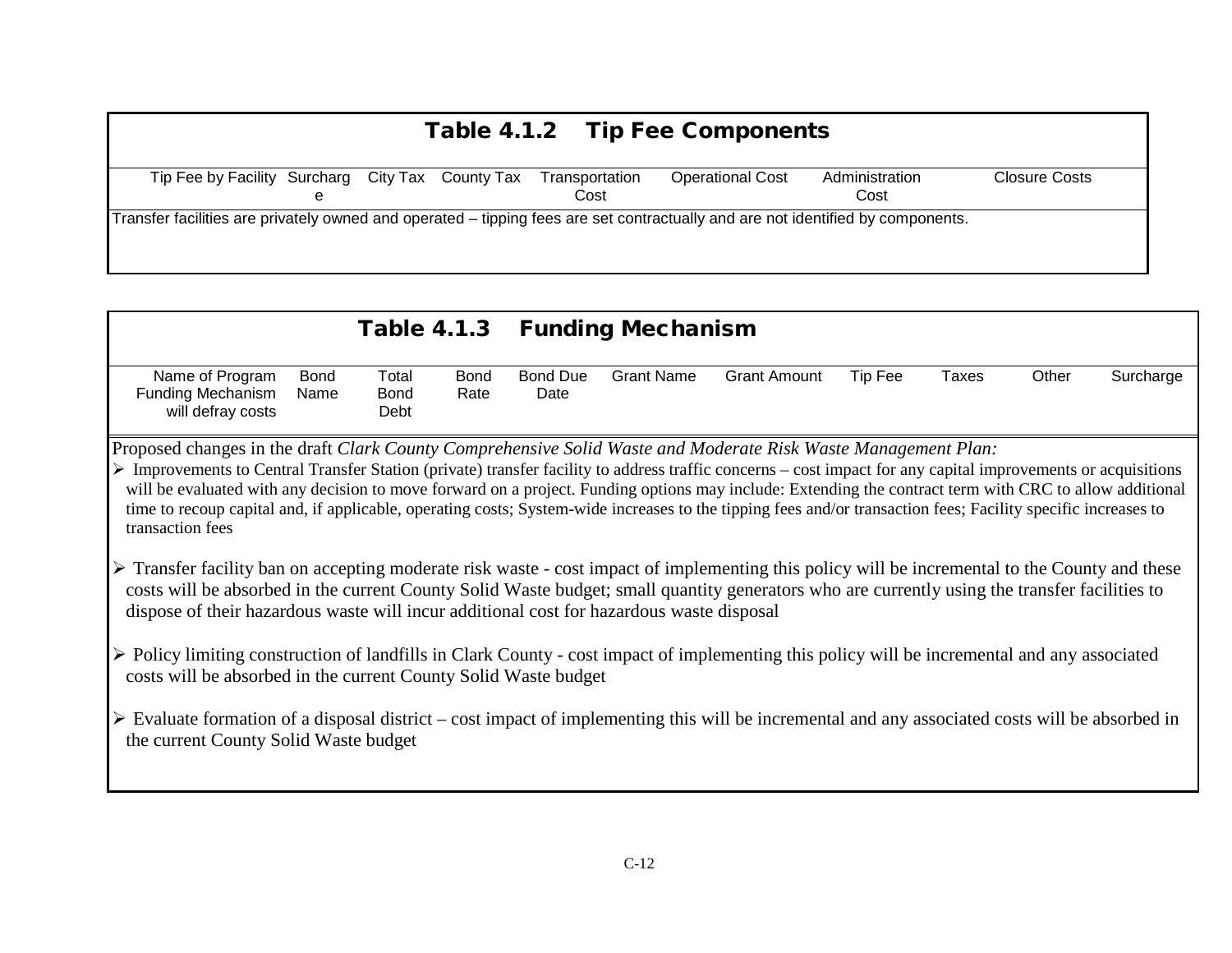|                                                                                     |             | Table 4.1.4 Tip Fee Forecast |            |           |           |          |  |  |  |
|-------------------------------------------------------------------------------------|-------------|------------------------------|------------|-----------|-----------|----------|--|--|--|
| Tip Fee per Ton by<br>Facility                                                      | Year<br>One | Year<br>Two                  | Year Three | Year Four | Year Five | Year Six |  |  |  |
| Non-Drop Box Loads                                                                  | \$82.78     | \$84.28                      | \$85.61    | \$87.32   | \$89.07   | \$90.85  |  |  |  |
| Drop Box Loads                                                                      | \$73.29     | \$74.62                      | \$75.81    | \$77.33   | \$78.87   | \$80.45  |  |  |  |
| <b>Transaction Fee</b>                                                              | \$10.00     | \$10.00                      | \$10.00    | \$10.00   | \$10.00   | \$10.00  |  |  |  |
|                                                                                     |             |                              |            |           |           |          |  |  |  |
| Assumption: 2% increase in tipping fees per year; transaction fee remains unchanged |             |                              |            |           |           |          |  |  |  |

4.2 **Funding Mechanisms** summary by percentage: In the following tables, please summarize the way programs will be funded in the key years. For each component, provide the expected percentage of the total cost met by each funding mechanism. (E.g. Waste Reduction may rely on tip fees, grants, and collection rates for funding). You would provide the estimated responsibility in the table as follows: Tip fees=10%; Grants=50%; Collection Rates=40%. The mechanisms must total 100%. If components can be classified as "other," please note the programs and their appropriate mechanisms. Provide attachments as necessary.

|                        |            | <b>Table 4.2.1</b>             |    |                          | <b>Funding Mechanism by Percentage</b> |               |       |
|------------------------|------------|--------------------------------|----|--------------------------|----------------------------------------|---------------|-------|
|                        |            | <b>Year One</b>                |    |                          |                                        |               |       |
| Component              | Interest % | Miscellaneous<br>MiscRevenue % |    | Grant % GraPt%gram Rev % | Program<br>Revenue %                   | TotaReserve % | Total |
|                        |            |                                |    |                          |                                        |               | Total |
| WR/Recycling           |            |                                |    |                          |                                        |               |       |
| (Combined)             |            |                                |    | 5%                       |                                        | 95%           | 100%  |
| Recycling              |            |                                |    | 100%                     |                                        |               | 100%  |
| <b>Waste Reduction</b> |            |                                |    | 100%                     |                                        |               | 100%  |
| Solid Waste System     |            |                                |    |                          | 100%                                   |               | 100%  |
| Enforcement            |            |                                |    |                          | 100%                                   |               | 100%  |
| Planning               |            |                                |    |                          | 100%                                   |               | 100%  |
| Administration         |            |                                |    |                          | 100%                                   |               | 100%  |
| <b>Other Capital</b>   |            |                                |    |                          |                                        |               |       |
| Transfer               | 34%        |                                | 7% |                          | 5%                                     | 54%           | 100%  |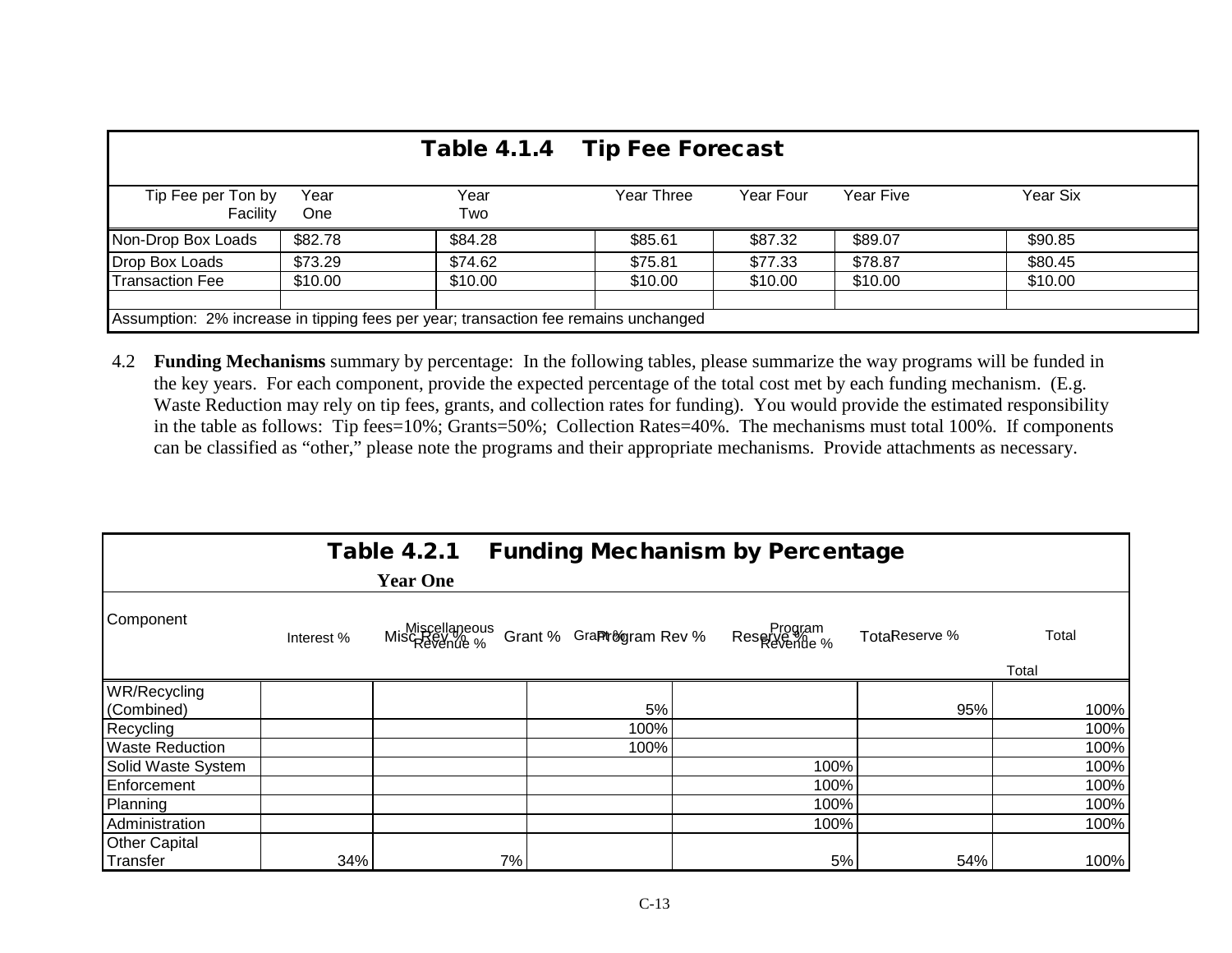|                        |            |                                                       |      | Table 4.2.2 Funding Mechanism by Percentage |               |                |
|------------------------|------------|-------------------------------------------------------|------|---------------------------------------------|---------------|----------------|
|                        |            | <b>Year Three</b>                                     |      |                                             |               |                |
| Component              | Interest % | Miscellaneous<br>Mischolie % Grant % Grantogram Rev % |      | Program<br>Reserve <i>Ye</i>                | TotaReserve % | Total<br>Total |
| WR/Recycling           |            |                                                       |      |                                             |               |                |
| (Combined)             |            |                                                       | 14%  | 86%                                         | 0%            | 100%           |
| Recycling              | 0%         | 0%                                                    | 75%  | 25%                                         |               | 100%           |
| <b>Waste Reduction</b> |            |                                                       | 100% |                                             | 0%            | 100%           |
| Solid Waste System     | 0%         |                                                       |      | 100%                                        |               | 100%           |
| Enforcement            |            |                                                       |      | 100%                                        |               | 100%           |
| Planning               |            |                                                       |      | 100%                                        |               | 100%           |
| Administration         | 59%        | 12%                                                   |      | 29%                                         |               | 100%           |

| <b>Table 4.2.3</b><br><b>Funding Mechanism by Percentage</b><br><b>Year Six</b> |            |                                |                           |                                 |               |                |  |  |  |  |
|---------------------------------------------------------------------------------|------------|--------------------------------|---------------------------|---------------------------------|---------------|----------------|--|--|--|--|
| Component                                                                       | Interest % | Miscellaneous<br>MiscRevenue % | Grant % GraPtr&gram Rev % | Program<br>Reserve<br>Revenue % | TotaReserve % | Total<br>Total |  |  |  |  |
| WR/Recycling                                                                    |            |                                |                           |                                 |               |                |  |  |  |  |
| (Combined)                                                                      |            |                                | 9%                        | 91%                             |               | 100%           |  |  |  |  |
| Recycling                                                                       |            |                                | 84%                       | 16%                             |               | 100%           |  |  |  |  |
| <b>Waste Reduction</b>                                                          |            |                                | 100%                      | 0%                              |               | 100%           |  |  |  |  |
| Solid Waste System                                                              |            |                                |                           | 100%                            |               | 100%           |  |  |  |  |
| Enforcement                                                                     |            |                                |                           | 100%                            |               | 100%           |  |  |  |  |
| Planning                                                                        |            |                                |                           | 100%                            |               | 100%           |  |  |  |  |
| Administration                                                                  | 59%        | 12%                            |                           | 29%                             |               | 100%           |  |  |  |  |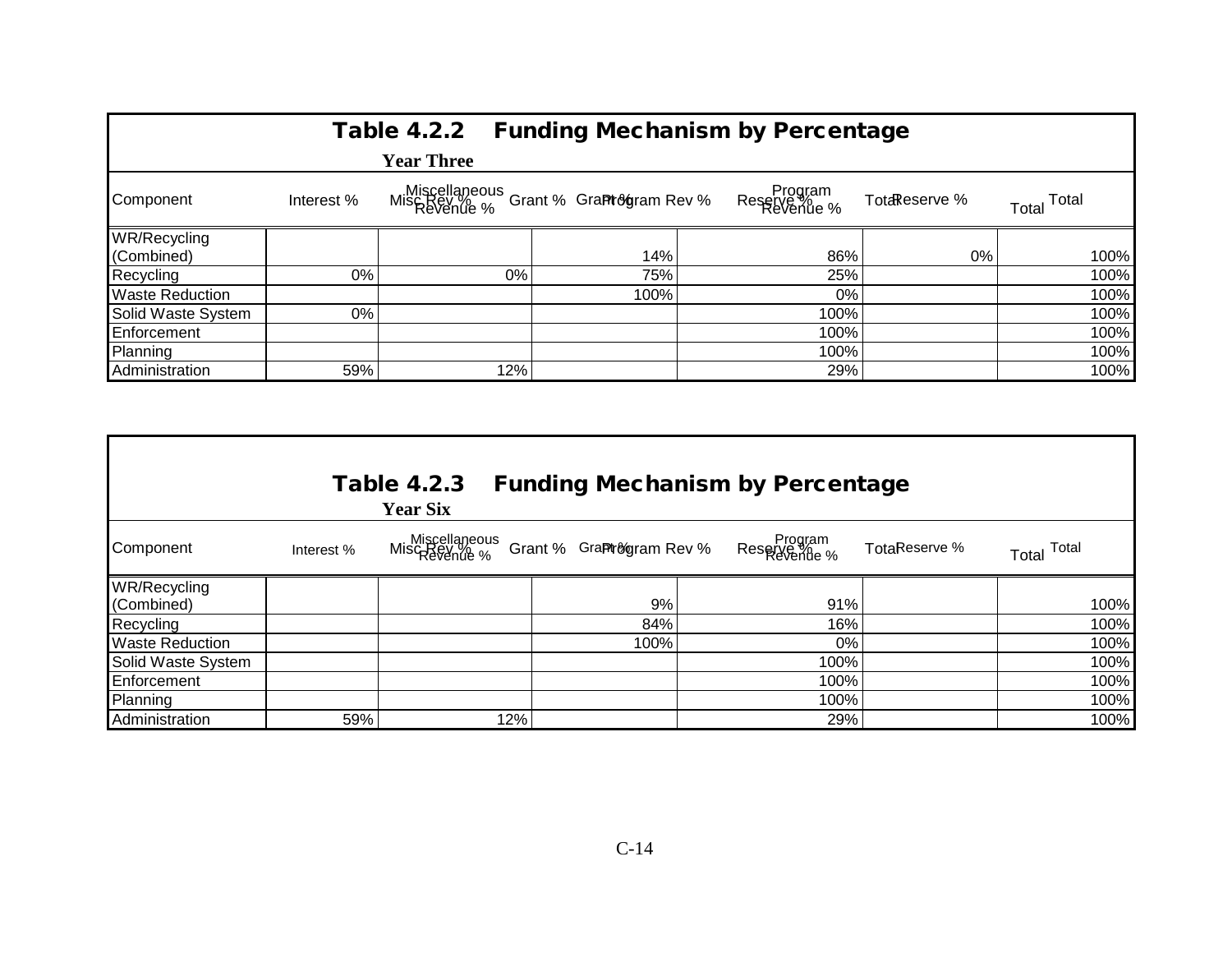### **4.3 References and Assumptions**

Please provide any support for the information you have provided. An annual budget or similar document would be helpful. Data Report Budget Report for 2015/16

### **4.4 Surplus Funds**

Please provide information about any surplus or saved funds that may support your operations.

Carry forward in the solid waste fund may be appropriated through the next budget cycle for capital and one time project expenses. In the event of a "disaster" or "event" such funds may be used to help fund debris cleanup operations.